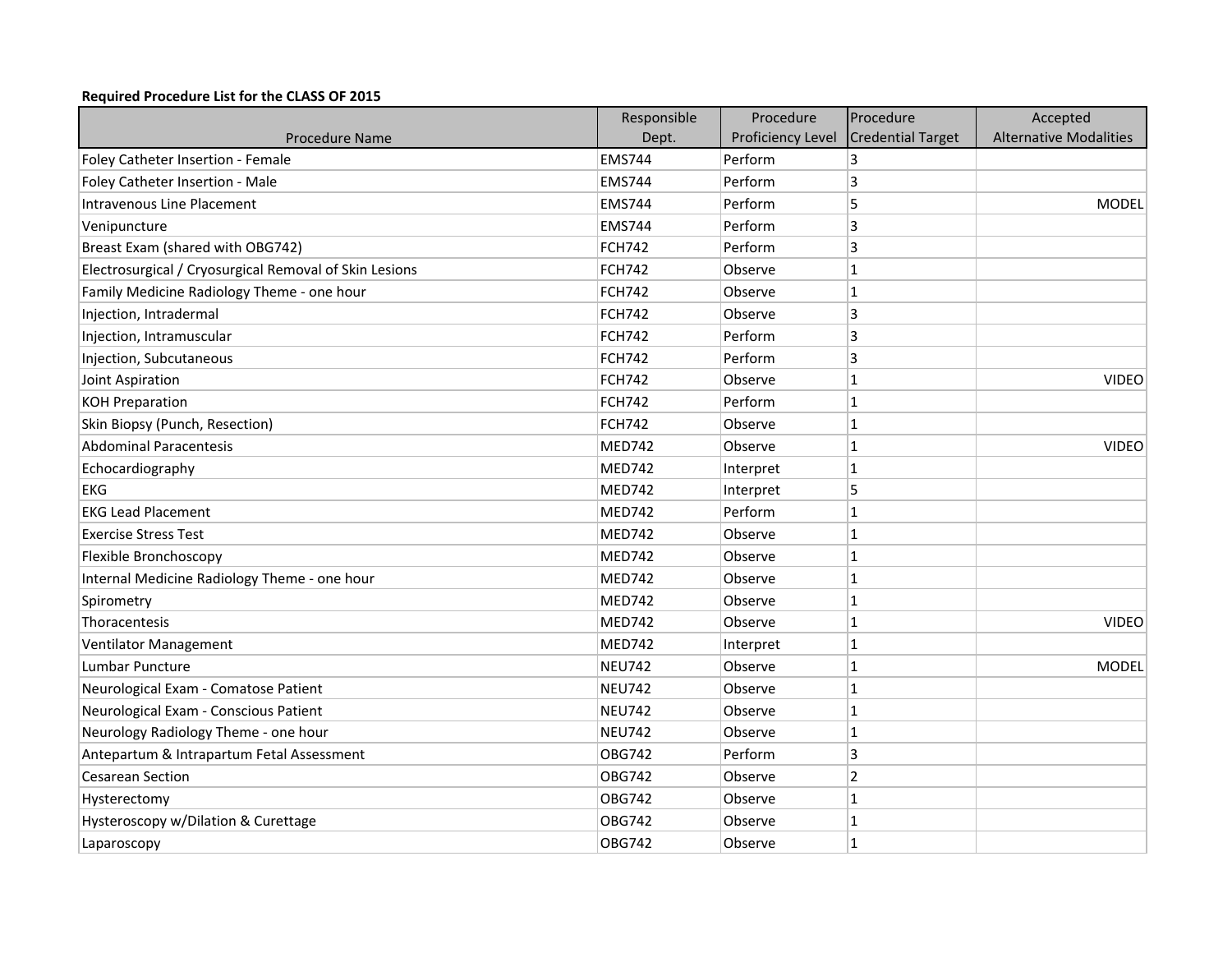## **Required Procedure List for the CLASS OF 2015**

|                                       | Responsible   | Procedure         | Procedure                | Accepted                      |
|---------------------------------------|---------------|-------------------|--------------------------|-------------------------------|
| <b>Procedure Name</b>                 | Dept.         | Proficiency Level | <b>Credential Target</b> | <b>Alternative Modalities</b> |
| <b>Newborn Circumcision</b>           | <b>OBG742</b> | Observe           | $\mathbf{1}$             |                               |
| Ob/Gyn Radiology Theme - one hour     | <b>OBG742</b> | Observe           | $\vert$ 1                |                               |
| Pelvic Exam with Wet Prep             | <b>OBG742</b> | Perform           | $\mathbf{1}$             |                               |
| Pelvic Exam with Cervical Culture     | <b>OBG742</b> | Perform           | $\vert$ 1                |                               |
| Pelvic Exam with Pap Smear            | <b>OBG742</b> | Perform           | 3                        |                               |
| Pelvic Exam, Obstetrical              | OBG742        | Perform           | 3                        |                               |
| Perineal Laceration Repair            | <b>OBG742</b> | Observe           | $\mathbf{1}$             | <b>MODEL</b>                  |
| <b>Tubal Sterilization</b>            | <b>OBG742</b> | Observe           | $\mathbf{1}$             |                               |
| Ultrasound, Obstetrical               | <b>OBG742</b> | Observe           | $\vert$ 1                |                               |
| Vaginal Delivery, Normal Spontaneous  | <b>OBG742</b> | Observe           | $\overline{3}$           |                               |
| <b>Newborn Examination</b>            | <b>PED742</b> | Perform           | 3                        |                               |
| Newborn Hip Examination               | <b>PED742</b> | Perform           | $\mathbf{1}$             | <b>MODEL</b>                  |
| Pediatric Radiology Theme - one hour  | <b>PED742</b> | Observe           | $\overline{1}$           |                               |
| <b>Throat Swab</b>                    | <b>PED742</b> | Perform           | $\overline{1}$           |                               |
| <b>Alcoholics Anonymous</b>           | <b>PSI742</b> | Observe           | $\vert$ 1                |                               |
| <b>Electroconvulsive Therapy</b>      | <b>PSI742</b> | Observe           | $\overline{1}$           | <b>VIDEO</b>                  |
| <b>Mental Status Exam</b>             | <b>PSI742</b> | Perform           | 3                        |                               |
| Psychiatry Radiology Theme - one hour | <b>PSI742</b> | Observe           | $\overline{1}$           |                               |
| <b>Psychological Testing</b>          | <b>PSI742</b> | Observe           | $\vert$ 1                | <b>VIDEO</b>                  |
| Suicide Assessment                    | <b>PSI742</b> | Perform           | $\mathbf{1}$             | <b>VIDEO</b>                  |
| <b>Arterial Line Placement</b>        | <b>SUR742</b> | Observe           | $\vert$ 1                |                               |
| <b>Arterial Puncture</b>              | <b>SUR742</b> | Observe           | $\mathbf{1}$             |                               |
| <b>Breast Biopsy</b>                  | <b>SUR742</b> | Observe           | $\vert$ 1                |                               |
| <b>Central Line</b>                   | <b>SUR742</b> | Observe           | $\vert$ 1                | <b>MODEL</b>                  |
| Colonoscopy                           | <b>SUR742</b> | Observe           | $\vert$ 1                |                               |
| Digital Rectal Exam                   | <b>SUR742</b> | Perform           | 3                        |                               |
| Endoscopy                             | <b>SUR742</b> | Observe           | $\mathbf{1}$             |                               |
| <b>Endotracheal Intubation</b>        | <b>SUR742</b> | Perform           | 3                        |                               |
| Incision & Drainage                   | <b>SUR742</b> | Observe           | $\vert$ 1                |                               |
| <b>Laceration Suturing</b>            | <b>SUR742</b> | Perform           | $\overline{3}$           |                               |
| Laryngeal Mask Airway                 | <b>SUR742</b> | Observe           | $\mathbf 1$              |                               |
| Mammogram                             | <b>SUR742</b> | Observe           | $\mathbf{1}$             |                               |